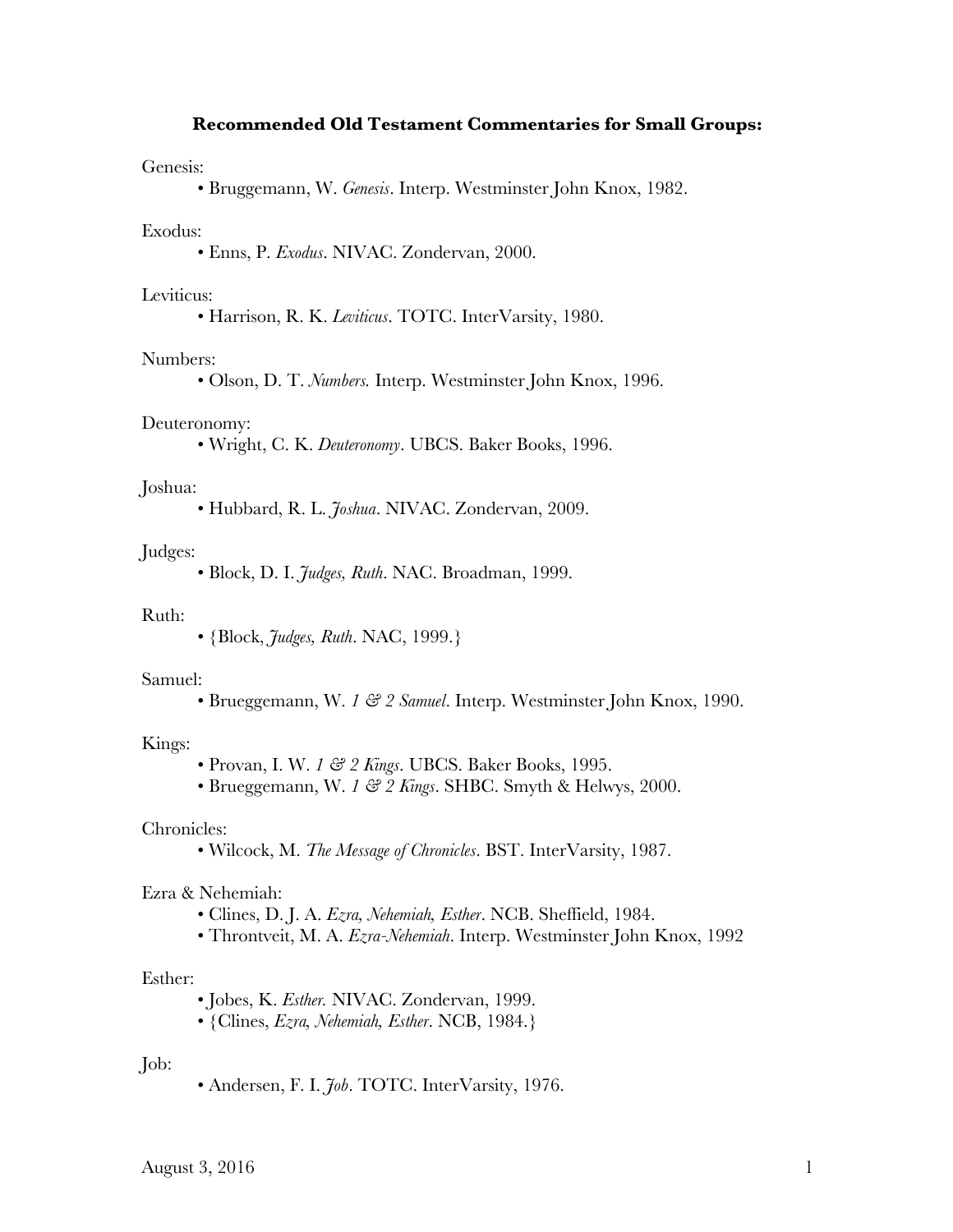## Psalms:

- Kidner, D. *Psalms 1-72*. & *Psalms 73-150*. TOTC. 2 vols. InterVarsity, 1973 & 1975.
- Grogan, G. W. *Psalms*. THOTC. Eerdmans, 2008.

## Proverbs:

- Kidner, D. *Proverbs*. TOTC. InterVarsity, 1964.
- Steinmann, A. E. *Proverbs*. ConC. Concordia Publishing House, 2009.

## Ecclesiastes:

• Enns, P. *Ecclesiastes*. THOTC. Eerdmans, 2011.

## Song of Songs:

- Gledhill, T. *The Message of the Song of Songs* BST. InterVarsity, 1994.
- Mitchell, C. W. *Song of Songs*. ConC. Concordia Publishing House, 2003.

## Isaiah:

• Oswalt, J. N. *Isaiah*. NIVAC. Zondervan, 2003.

## Jeremiah:

- Fretheim, T. E. *Jeremiah*. SHBC. Smyth & Helwys, 2002.
- Bruggemann, W. *A Commentary on Jeremiah: Exile & Homecoming*. Eerdmans, 1998.

## Lamentations:

• Parry, R. A. *Lamentations*. THOTC. Eerdmans, 2010.

#### Ezekiel:

• Duguid, I. *Ezekiel*. NIVAC. Zondervan, 1999.

### Daniel:

- Baldwin, J. G. *Daniel*. TOTC. InterVarsity, 1978.
- Hill, A. E. *Daniel* in REBC 8. Zondervan, 2008.

## Hosea:

- Carroll, R., M. Daniel. *Hosea* in REBC 8. Zondervan, 2008.
- Hubbard, D. A. *Hosea*. TOTC. InterVarsity, 1989.

#### Joel:

• Patterson, R. D. *Joel* in REBC 8. Zondervan, 2008.

### Amos:

• McComiskey, T. E. *Amos* in REBC 8. Zondervan, 2008.

#### Obadiah:

- Baker, D. W., T. D. Alexander, & B. K. Waltke. *Obadiah, Jonah, Micah*. TOTC. InterVarsity, 1988.
- Armerding, C. E. *Obadiah* in REBC 8. Zondervan, 2008.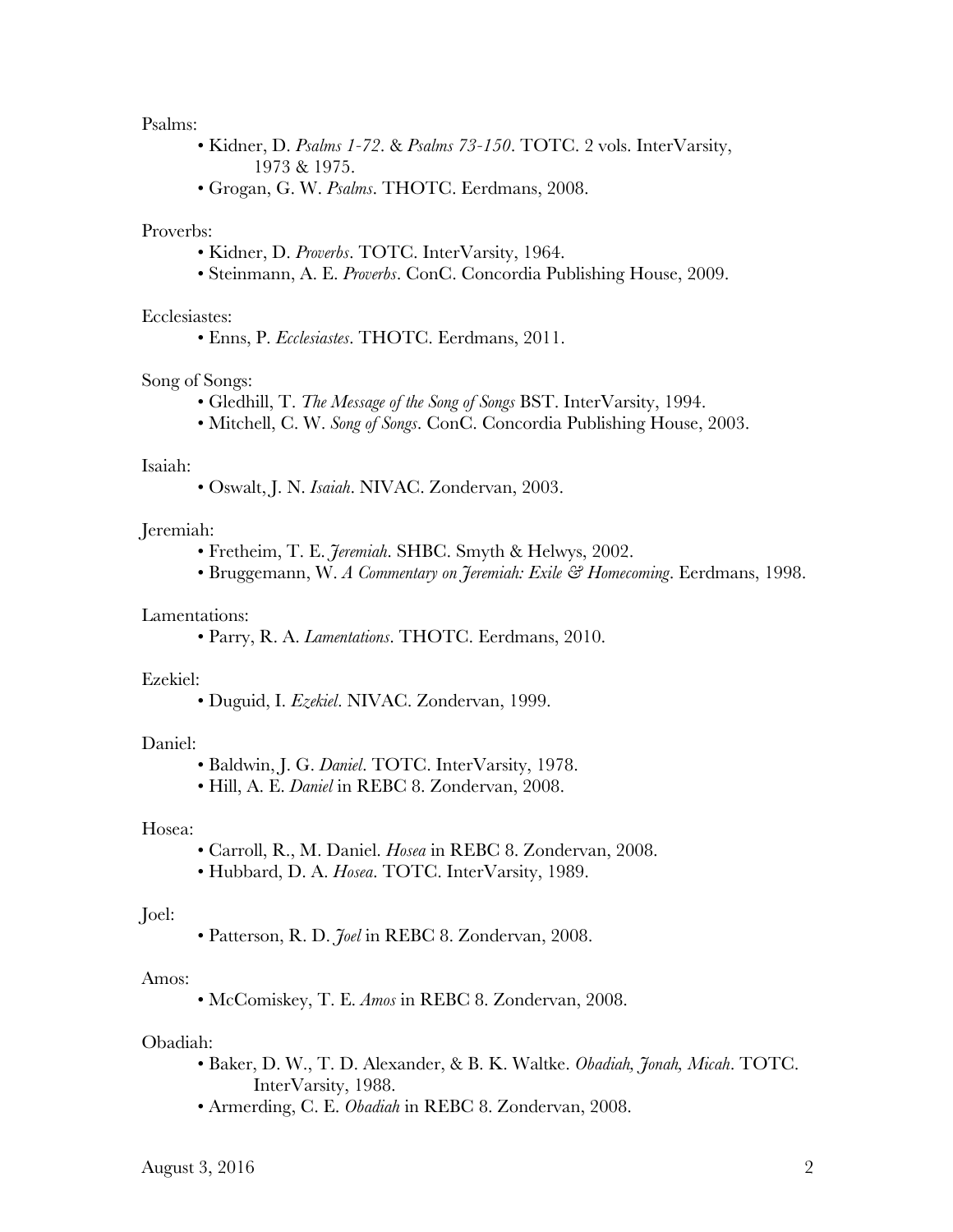# Jonah:

- Walton, J. H. *Jonah* in REBC 8. Zondervan, 2008.
- Cary, P. *Jonah*. BTCB. Brazos, 2008.
- {Baker, Alexander, & Waltke. *Obadiah, Jonah, Micah*. TOTC, 1988.}

## Micah:

- {Baker, Alexander, & Waltke. *Obadiah, Jonah, Micah*. TOTC, 1988.}
- McComiskey, T. E. *Micah* in REBC 8. Zondervan, 2008.

## Nahum:

- Baker, D. W. *Nahum, Habakkuk, & Zephaniah*. TOTC. InterVarsity, 1988.
- Amerding, C. E. *Nahum* in REBC 8. Zondervan, 2008.

## Habakkuk:

- {Baker. *Nahum, Habakkuk, & Zephaniah*. TOTC, 1988.}
- Amerding, C.E. *Habakkuk* in REBC 8. Zondervan, 2008.

# Zephaniah:

- {Baker. *Nahum, Habakkuk, & Zephaniah*. TOTC, 1988.}
- Walker, L. L. *Zephaniah* in REBC 8. Zondervan, 2008.

## Haggai:

- Boda, M. J. *Haggai, Zechariah*. NIVAC. Zondervan, 2004.
- Merrill, E. H. *Haggai* {in REBC 8. Zondervan, 2008}.

# Zechariah:

- {Boda, *Haggai, Zechariah*. NIVAC, 2004.}
- Barker, K. L. *Zechariah* {in REBC 8. Zondervan, 2008}.

# Malachi:

• Merrill, E. H. *Malachi* in REBC 8. Zondervan, 2008.